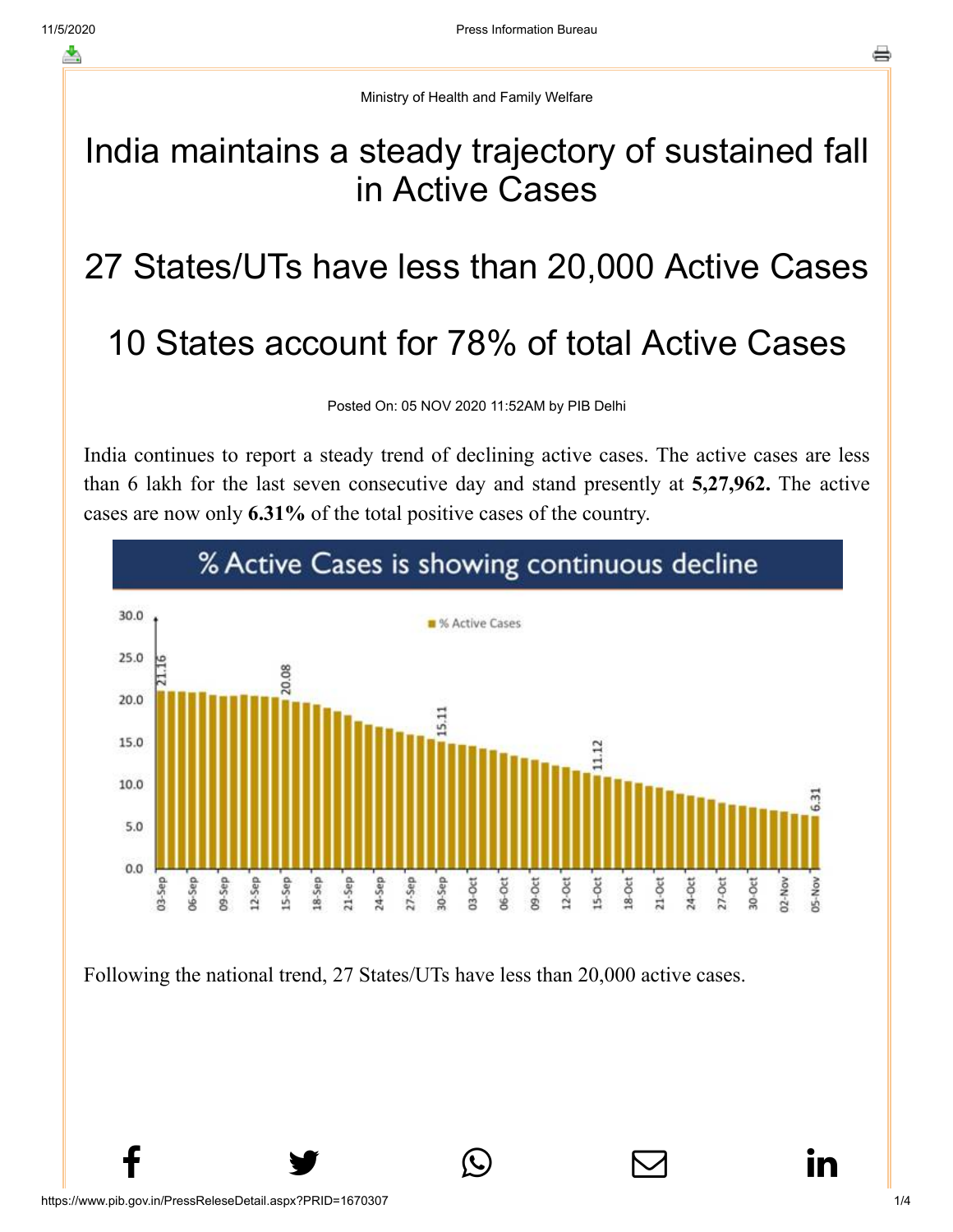

10 States/UT account for **78% of the total active cases** in the country. Maharashtra, Kerala, Delhi and West Bengal together account for more than 51% of the active cases.



The declining trend of the active cases is complemented by the unbroken increase, day on day number of recovered cases. The total recovered cases stand at **7,711,809**. The gap between Recovered cases and Active cases has reached nearly 72 **lakh (71,83,847).** The national Recovery Rate has further improved to **92.20%.**

**55,331** COVID patients have recovered and discharged in the last 24 hours whereas the new confirmed cases stand at **50,210.**

https://www.pib.gov.in/PressReleseDetail.aspx?PRID=1670307 2/4  $82\%$  [of the new](http://www.facebook.com/share.php?u=https://pib.gov.in/PressReleasePage.aspx?PRID=1670307) [recovered cases are](https://twitter.com/intent/tweet?url=https://pib.gov.in/PressReleasePage.aspx?PRID=1670307&text=India%20maintains%20a%20steady%20trajectory%20of%20sustained%20fall%20in%20Active%20Cases) [observed to be conc](https://api.whatsapp.com/send?text=https://pib.gov.in/PressReleasePage.aspx?PRID=1670307)[entrated in 10 States/](https://mail.google.com/mail/?view=cm&fs=1&tf=1&to=&su=India%20maintains%20a%20steady%20trajectory%20of%20sustained%20fall%20in%20Active%20Cases&body=https://pib.gov.in/PressReleasePage.aspx?PRID=1670307&ui=2&tf=1&pli=1)UTs.  $\blacksquare$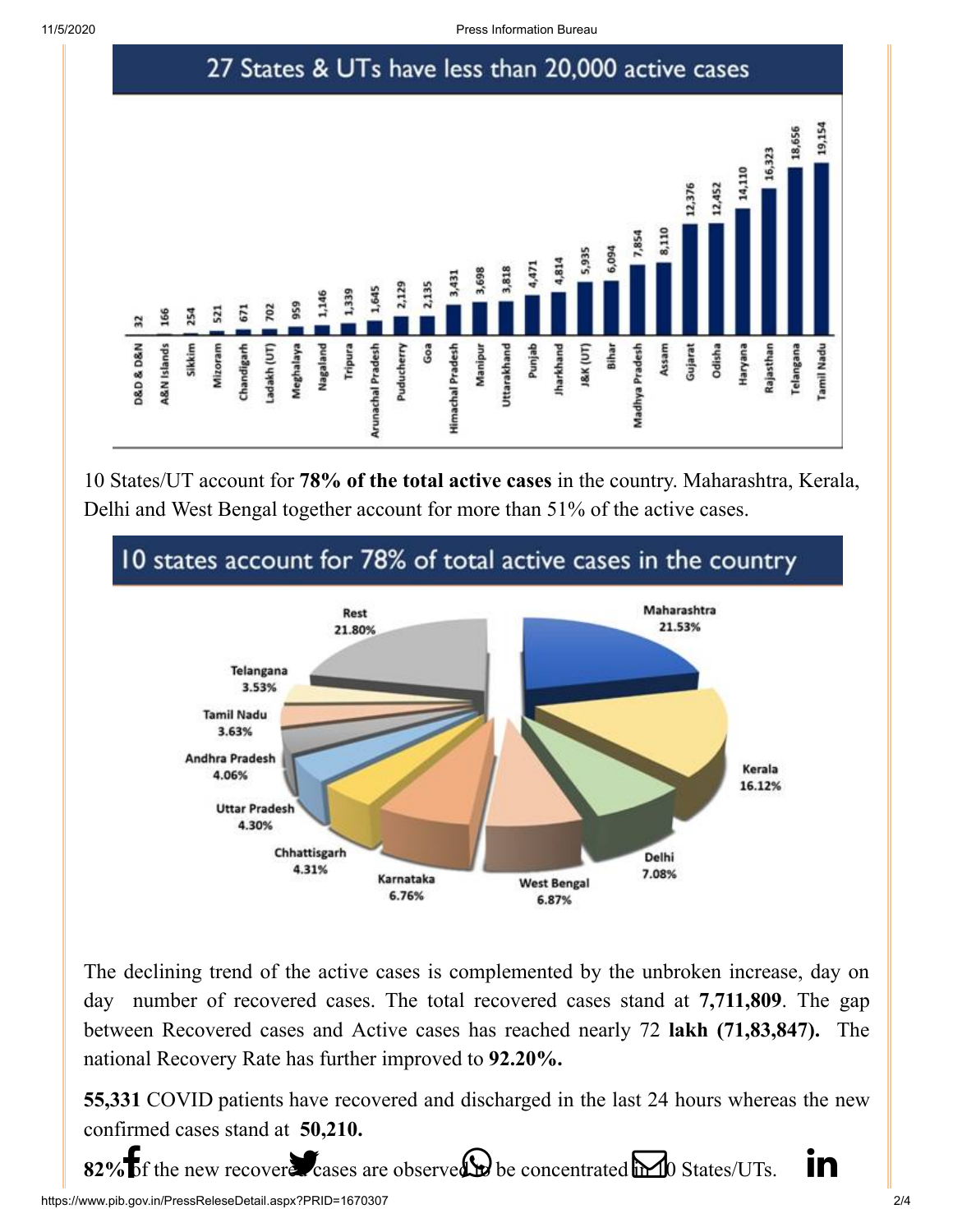[Maharashtra, K](http://www.facebook.com/share.php?u=https://pib.gov.in/PressReleasePage.aspx?PRID=1670307)[erala and Karnatak](https://twitter.com/intent/tweet?url=https://pib.gov.in/PressReleasePage.aspx?PRID=1670307&text=India%20maintains%20a%20steady%20trajectory%20of%20sustained%20fall%20in%20Active%20Cases)[a have contributed](https://api.whatsapp.com/send?text=https://pib.gov.in/PressReleasePage.aspx?PRID=1670307) [the maximum to](https://mail.google.com/mail/?view=cm&fs=1&tf=1&to=&su=India%20maintains%20a%20steady%20trajectory%20of%20sustained%20fall%20in%20Active%20Cases&body=https://pib.gov.in/PressReleasePage.aspx?PRID=1670307&ui=2&tf=1&pli=1) [the single day](https://www.linkedin.com/shareArticle?mini=true&url=https://pib.gov.in/PressReleasePage.aspx?PRID=1670307&title=India%20maintains%20a%20steady%20trajectory%20of%20sustained%20fall%20in%20Active%20Cases&summary=My%20favorite%20developer%20program&source=LinkedIn) recoveries with more than 8,000 recoveries. They together account for **more than 45%** of the new recovered cases.



**50,210** new confirmed cases were recorded in the last 24 hours.

**79% of the new cases** are found concentrated in 10 States and UTs.

Kerala continues to be the State reporting a very high number of new cases with more than 8,000 cases followed by Delhi with more than 6,000 cases.